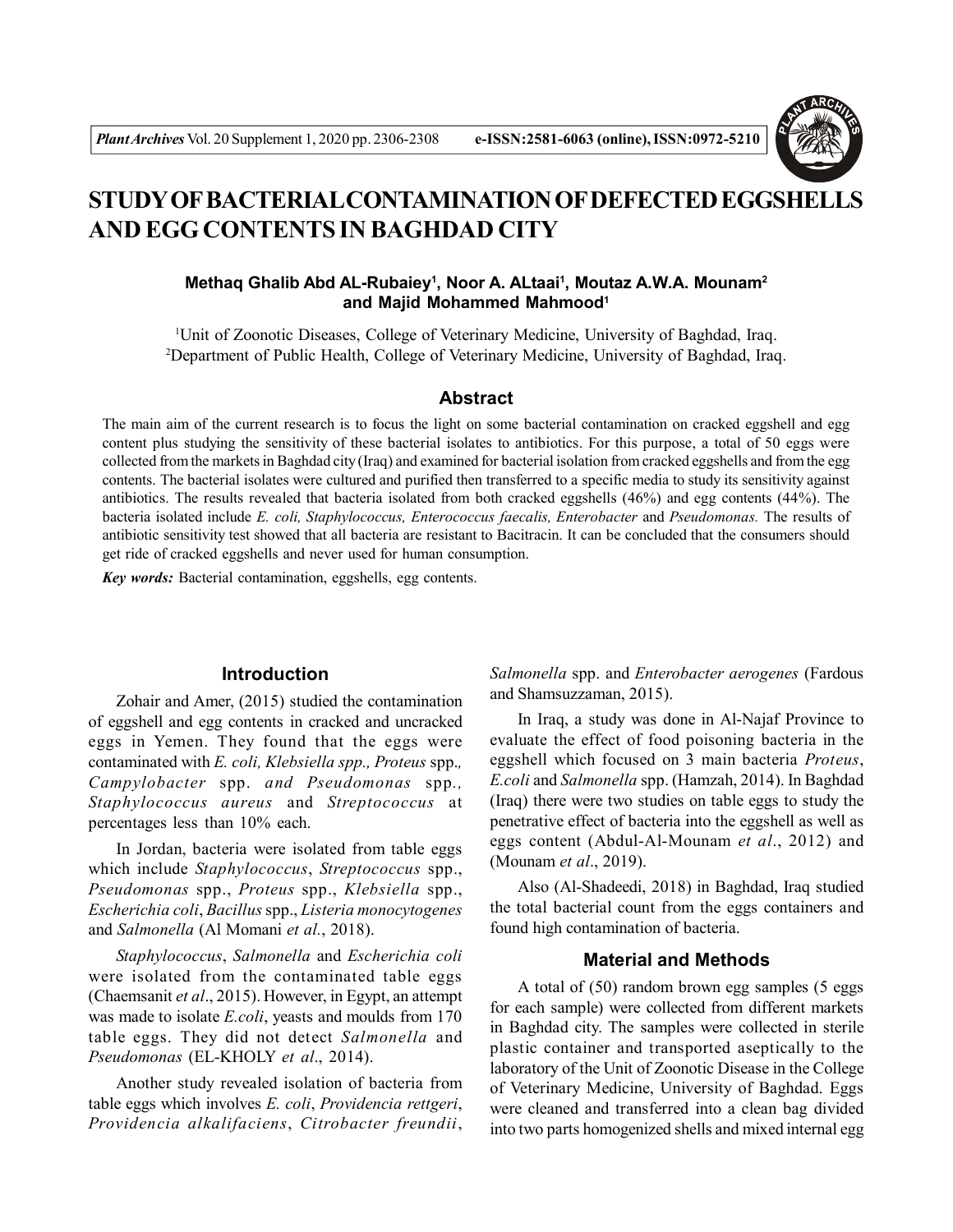| <b>Isolated organism</b> | <b>No. of isolates</b> | $\frac{0}{0}$ |
|--------------------------|------------------------|---------------|
| E. coli                  |                        | 18%           |
| Staphylococcus aureus    |                        | 18%           |
| Enterococcus faecalis    |                        | 6%            |
| Enterobacter             |                        | $4\%$         |
| Total                    | つつ                     | 160%          |

**Table 1:** Frequency distribution of isolated microorganism from examined cracked eggshells (50 eggs).

**Table 2:** Frequency distribution of isolated microorganism from examined eggs' contents (50 eggs).

| <b>Isolated organism</b> | <b>No. of isolates</b> | $\frac{0}{0}$ |
|--------------------------|------------------------|---------------|
| E. coli                  |                        | 6%            |
| Staphylococcus aureus    |                        | 14%           |
| Enterococcus faecalis    |                        | 8%            |
| Enterobacter             |                        | 2%            |
| Pseudomonas spp.         |                        | 14%           |
| Total                    | 10                     | 44%           |

contents homogenized by using a stomacher for (3-5) minutes in sterile plastic bags. A  $(1)$ ml or  $(1)$ gm of samples was inoculated to (9) ml of nutrient broth and incubated at  $37^{\circ}$ C for (24-48) hrs, the culture from each tube was inoculated on TSB agar for (*Vibrio* and *Enterococcus*) on MacCkonky agar and SS agar (for *E.coli*, *Salmonella*, *Enterobacter*, *Klebsiella* and *Proteus*), Mannitol salt agar and Staph1 10 (for *Staphylococcus aureus*), Nutrient agar, Pseudomonas agar (for *Pseudomonas*), Muller Hinton agar for antibiotic sensitivity test, tetrathionate broth and brain heart infusion broth was used also. All these media were prepared according to the instructions of manufacturers company.

**Table 3:** Mean zone of inhibition of antibiotics (mm).

| Antibiotic                           |                      | E.          | <b>Staphylococcus</b> |                     | Entero-            | Entero- |  |
|--------------------------------------|----------------------|-------------|-----------------------|---------------------|--------------------|---------|--|
|                                      |                      | coli        | aureus                |                     | <b>bacter</b>      | coccus  |  |
| Ceftriaxon (CRO)30                   |                      | R           | 7                     |                     | 20                 | 10      |  |
| Trimetheprime (TMP)5                 |                      | R           | 14                    |                     | 23                 | 30      |  |
| Gentamycin (CN)30                    |                      | 12          | 22                    |                     | 19                 | 10      |  |
| Doxycyclin                           |                      | 15          | 28                    |                     | 11                 | 22      |  |
| Azithromycine (AZM)15                |                      | 10          | 25                    |                     | $\mathcal{D}$      | 20      |  |
| Carbencillin (Py)100                 |                      | R           | 21                    |                     | 15                 | 15      |  |
| Tetracycline (TC)30                  |                      | 13          | 25                    |                     |                    | 20      |  |
| Amoxicillin clavulanic acid (Amc 30) |                      | $\mathbf R$ | 15                    |                     |                    | 15      |  |
| Bactircin (B)10mg                    |                      | R           | R                     |                     |                    | 12      |  |
| <b>Isolates</b>                      | Resistance           |             |                       | <b>Sensitive</b>    |                    |         |  |
| Staphylococcus aureus                |                      |             | CRO, TMP, DXO, CN,    |                     |                    |         |  |
|                                      | B                    |             |                       | AZM, PY, TC, MC     |                    |         |  |
| E. coli                              | CRO, TMP, AMC, PY, B |             |                       | CN, DOX, AZM, TC    |                    |         |  |
| Enterobacter<br>B                    |                      |             |                       |                     | CRO, TMP, DXO, CN, |         |  |
|                                      |                      |             | AZM, PY, TC, AMC      |                     |                    |         |  |
|                                      |                      |             |                       | CRO, TMP, DXO, CN,  |                    |         |  |
| <i>Enterococcus</i>                  |                      |             |                       | AZM, PY, TC, AMC, B |                    |         |  |

Isolation and identification: single colony from bacterial growth was taken and according to their characteristic properties were examined microscopically before being isolated in pure culture on agar slop for further identification. The suspected cultured colonies were identified biochemically (TSI, Lactose fermentation, Urease test, Indole, Motility  $H_2S$ , Citrate utilization test) were done on isolated bacteria to confirm diagnosis according to (Quine *et al.,* 2004).

#### **Antimicrobial Susceptibility Test**

The Kirby-Bauer method is based on the diffusion of antibiotics impregnated in previously dried paper disks, deposited on the surface of Muller-Hinton agar. Then 4 to 5 colonies were transferred into an appropriate broth (Tryptone Soy broth and placed in a 37°C incubator (in general 2 to 5 hours) until an opacity is obtained which is equivalent to the standard opacity of a barium sulfate suspension (density of 0.5 on the MacFarland scale). A sterile swab was added to the inoculum and adjusted to the opacity standard and drain excess broth by pressing the swab on the walls of the tube. The swab was inoculated on Muller-Hinton agar. The swab was passed 2 or 3 times over the entire surface in order to obtain a homogeneous inoculum. The plates were allowed to dry for 10 minutes before depositing the disks. The antibiotic disks were applied using slight pressure to insure good adhesion to the agar. They were situated at least 15 mm from the edge of the dish and sufficiently far apart so the inhibition zones do not overlap. The inhibition zone was measured with a Vernier. The data were referred to the standard table for interpreting inhibition zones furnished by the

> suppliers of antibiotic disks in order to establish the correlation between the inhibition zone and the minimal inhibitory concentration (M.I.C.).

# **Results and Discussion**

The results obtained in table 1 showed that the bacteria isolated from both cracked eggshells (46%) and egg contents (44%). The most prevalent bacteria species belong to Enterobacteriace (mainly *E. coli*) followed by *Staphylococcus* which represented about (18%) of the total isolates from cracked eggshells, in spite of isolation of same species from egg contents (6%), (14%) respectively table 2. Other bacteria strain isolate from cracked eggshells followed by *Enterococcus faecalis* (6%), *Enterobacter* (4%), while